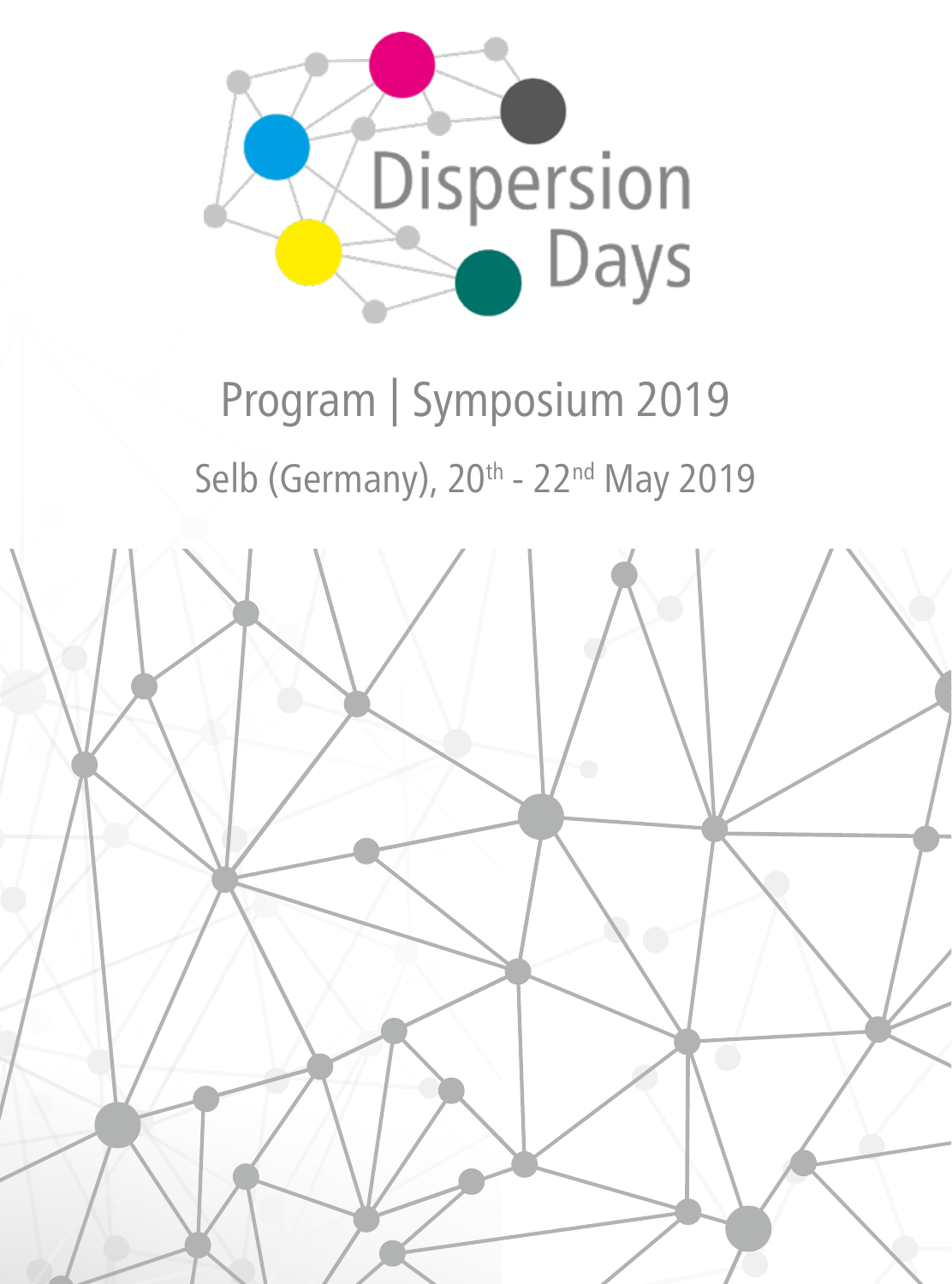# What you should know about



With the aid of paints and coatings and impact and nonimpact inks, various functionalities are often presented simultaneously.

Coatings serve to protect against corrosion, have an antistatic effect, are turned into simple, printed electronic components or indicate shelf life on packages of preserved products.

When we're driving, reflective or luminescent elements show us the way. Glass coatings automatically provide UV protection and will even act as generators for solar energy in the future.

Colors can completely change the visual appearance as well as the tactile properties of products. Materials are found in buildings today that look like marble, granite or wood, but are actually ceramic tiles.

Functional coatings require the formulation of colored organic or inorganic pigments and preferably ecological solvents, binders and fillers.

In the textiles sector, it is also required that they be antiallergenic. In addition, mixing and dispersing machines, along with agitator bead mills of various designs, are required for the production of these dispersions.

For development and quality assurance, the characterization of particle size, color intensity, transparency or gloss is essential.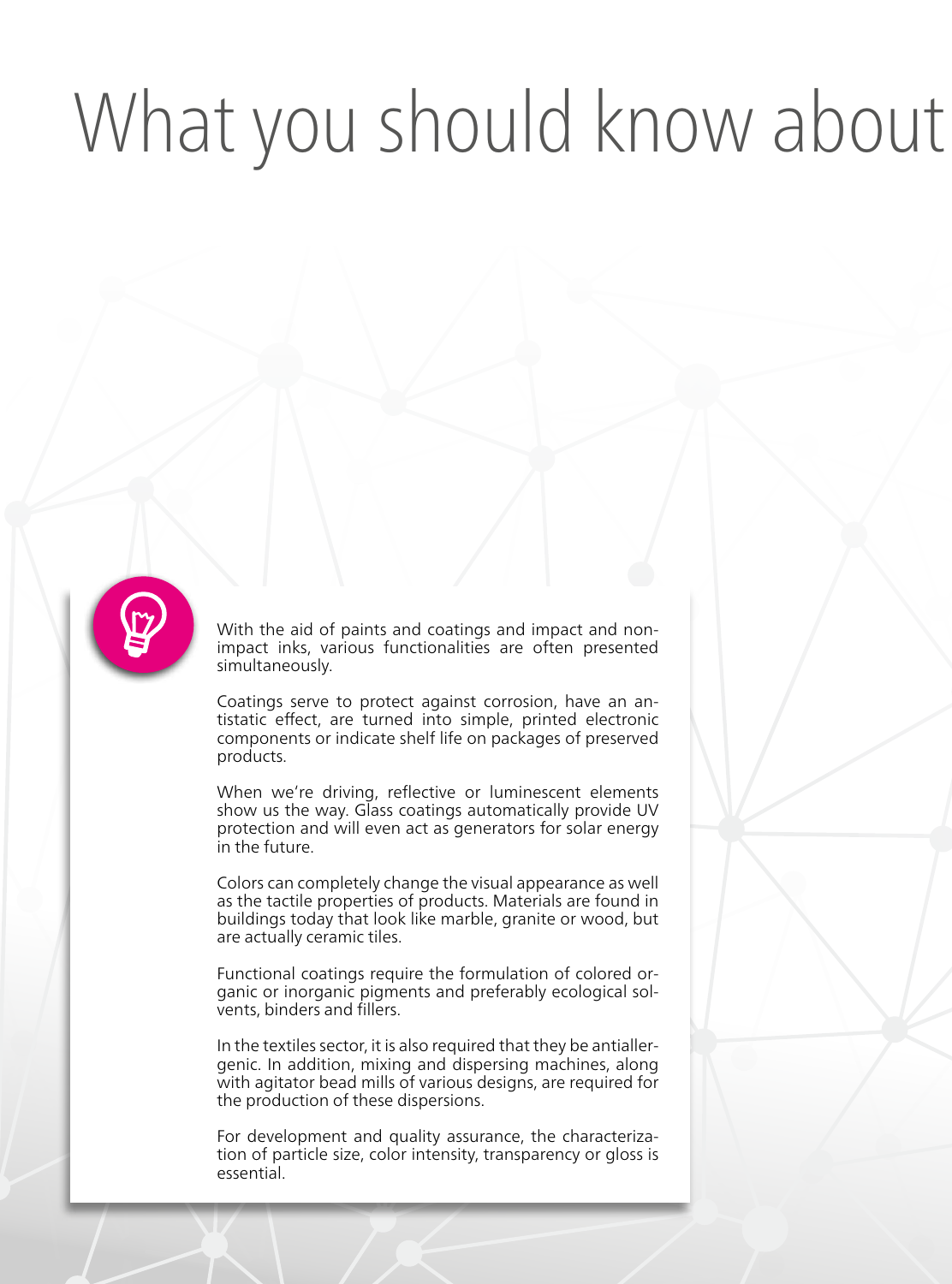# Paints, Coatings & Inks ...

Without colors our everyday life would be dull and boring. There is a lot more to colors than you might think at the first sight.

Would you like to learn more about developments and trends, collect and discuss new ideas? Then do not hesitate to sign up for the event!



The Institute for Particle Technology (IPAT), the European Center for Dispersion Technologies (EZD), Malvern Panalytical GmbH, Evonik Resource Efficiency GmbH and NETZSCH-Feinmahltechnik GmbH invite you to participate at the Dispersion Days 2019 in Selb.

During the Dispersion Days symposium, we would like to discuss various developments and trends as well as the needs for the practice of the future. The meeting should help to bring experts in various fields from universities and colleges, institutes and industry closer together.

We look forward to you!



To sign up please use the QR code or the following link: www.dispersion-days.de Please note the **deadline for registration (08.05.2019)**



| Fees and discount structure                            | Universities, colleges,<br>research facilities etc. | Industry          |
|--------------------------------------------------------|-----------------------------------------------------|-------------------|
| Attendance fee                                         | 450.00 €                                            | 900.00 $\in$      |
| Corporate discount 15 %<br>> 10 persons of one company | 382.00 €                                            | 765.00€           |
|                                                        |                                                     | Prices per person |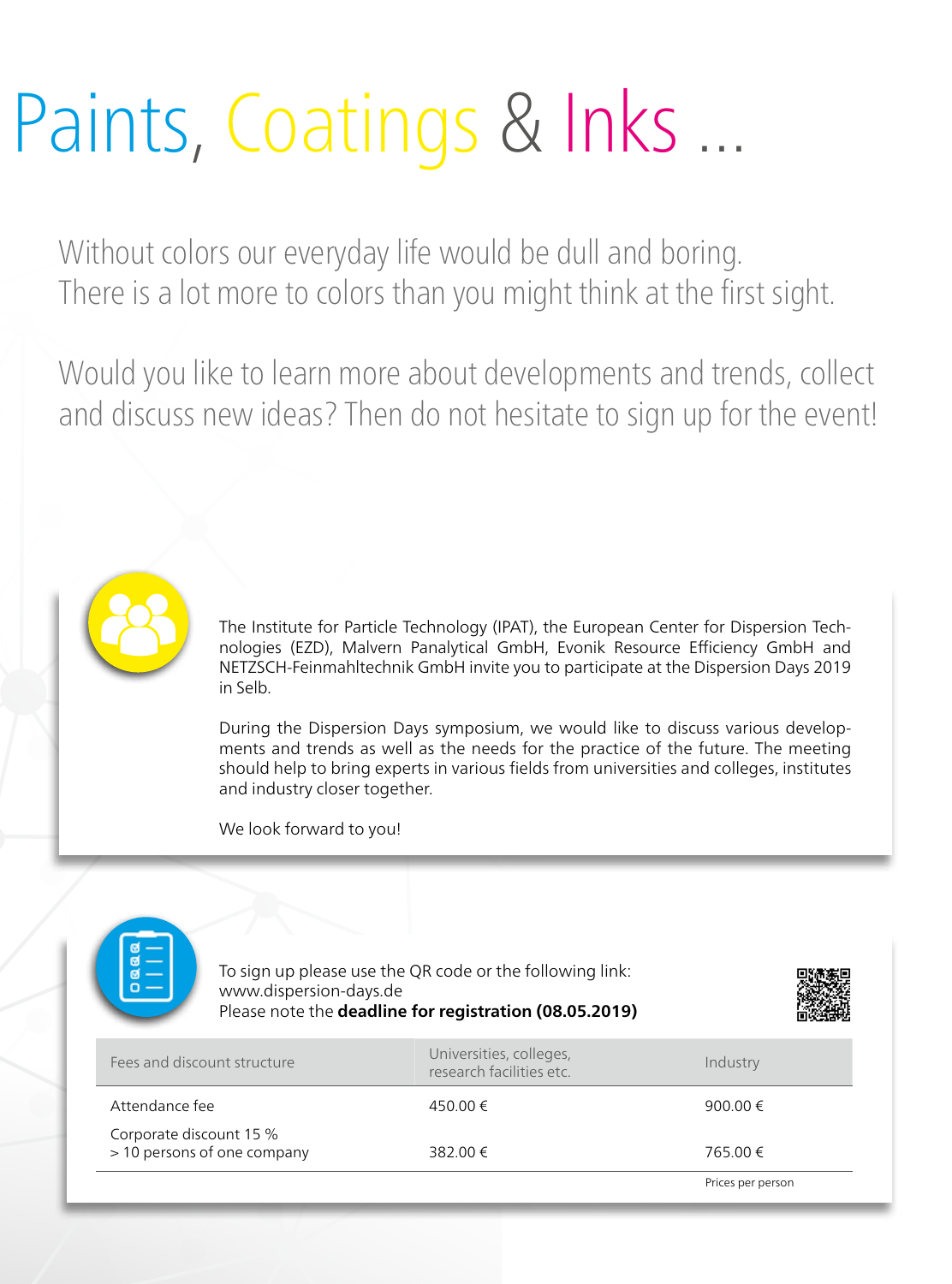## 19.00 **WELCOME DINNER**

| ť |  |
|---|--|
|   |  |
|   |  |
|   |  |
|   |  |
|   |  |
|   |  |

|       | Session I - Roland Dorschner Hall                                                                                                                       | Session II - Room Erwin Weber                                                                                                                                                 | Session III - Roland Dorschner Hall Restaurant                                                                                                  |
|-------|---------------------------------------------------------------------------------------------------------------------------------------------------------|-------------------------------------------------------------------------------------------------------------------------------------------------------------------------------|-------------------------------------------------------------------------------------------------------------------------------------------------|
|       | PRODUCTION AND PROCESSING OF<br>PAINTS, COATINGS AND PRINTING INKS                                                                                      | <b>CHARACTERIZATION AND PARTICLE SIZE</b><br><b>DISTRIBUTION</b><br>FORMULATIONS, FUNCTIONALIZATION<br><b>THROUGH ADDITIVES</b>                                               | <b>BASIC COURSES &amp; WORKSHOPS</b>                                                                                                            |
| 08.00 |                                                                                                                                                         | <b>ENTRY &amp; START REGISTRATION</b>                                                                                                                                         |                                                                                                                                                 |
| 08.30 |                                                                                                                                                         | <b>OPENING &amp; WELCOME</b><br>Short welcoming speech (D. Makrakis, Dr. M. Wingfield, Prof. Dr. A. Kwade, Dr. Wolff-Fabris)                                                  |                                                                                                                                                 |
| 08:50 |                                                                                                                                                         | IMPULS LECTURE "DIGITAL TRANSFORMATION"<br>Dr. Jörg Karas, Schwan-Stabilo Cometics                                                                                            | Slido event code: Ddays001                                                                                                                      |
| 09.30 |                                                                                                                                                         | <b>COFFEE BREAK</b>                                                                                                                                                           |                                                                                                                                                 |
| 10.00 | Use of jet grinding for the production of<br>matting agents                                                                                             | Knowledge based strategy to improve ef-<br>ficiency & quality of dispersion processes                                                                                         | Influence of operating parameters in<br>wet grinding processes                                                                                  |
|       | Slido event code: Ddays002                                                                                                                              | Slido event code: Ddays020                                                                                                                                                    | Slido event code: Ddays038                                                                                                                      |
| 10.45 | Titanium dioxide dispersion fundamentals                                                                                                                | High throughput experimentation for<br>efficient optimization of grinding steps                                                                                               |                                                                                                                                                 |
|       | Slido event code: Ddays003                                                                                                                              | Slido event code: Ddays021                                                                                                                                                    | Mechanisms of particle stabilization in<br>coating formulations                                                                                 |
| 11.15 | Optimization of ink production processes<br>with the combination of inline-disperser<br>EPSILON & recirculation mill NEOS<br>Slido event code: Ddays004 | A new approach to the determination of<br>the size, shape and chemical structure of<br>particles in a multi component mixture<br>Slido event code: Ddays022                   | Slido event code: Ddays039                                                                                                                      |
| 11.45 | Optimization of the ink dispersion process<br>Slido event code: Ddays005                                                                                | Selection criteria of wetting & dispersing<br>additives beyond coloristic properties<br>Slido event code: Ddays023                                                            | Thermogravimetric investigation of<br>particle size and dispersion of a flame<br>retardant in epoxy resin samples<br>Slido event code: Ddays040 |
| 12.15 |                                                                                                                                                         | <b>LUNCH TIME</b>                                                                                                                                                             |                                                                                                                                                 |
| 13.15 | The influence of dispersion & surface<br>treatment on properties of TiO <sub>2</sub> pigments<br>Slido event code: Ddays006                             | How to improve development & quality<br>control of dispersion paints by using<br>particle size characterization & image<br>analysis instruments<br>Slido event code: Ddays024 | The basics of rheology: flow and defor-<br>mation of elastic liquids & viscous solids<br>Slido event code: Ddays041                             |
| 13.45 | Principles in nanoparticulate dispersing<br>- effect of viscosity                                                                                       | Assessing stressing conditions in mills<br>by single particle experiments                                                                                                     | Optimizing rheology for paint and<br>coating applications                                                                                       |
|       | Slido event code: Ddays007                                                                                                                              | Slido event code: Ddays025                                                                                                                                                    | Slido event code: Ddays042                                                                                                                      |
| 14.15 | Mirror and chrome finishes - solutions &<br>challenges with metallic effect pigments                                                                    | Productivity increase in the dispersion<br>process through efficient process control<br>with liquid paint color measurement                                                   | Use of additives from the perspective of<br>a coatings producer                                                                                 |
|       | <b>Slido event code: Ddays008</b>                                                                                                                       | <b>Slido event code: Ddays026</b>                                                                                                                                             | Slido event code: Ddays043                                                                                                                      |
| 14.45 |                                                                                                                                                         | <b>COFFEE BREAK</b>                                                                                                                                                           |                                                                                                                                                 |
| 15.15 | APPtec - a new generation of spray pyroly-<br>sis to generate advanced powder materials                                                                 | Rapid and high resolution particle size<br>distribution measurement & chemical<br>analysis with electron microscopy                                                           | Pre-dispersing processes of high viscose                                                                                                        |
|       | Slido event code: Ddays009                                                                                                                              | Slido event code: Ddays027                                                                                                                                                    | mill bases with large batch sizes                                                                                                               |
| 15.45 | Advanced dispersibility test for fillers with<br>three roll mills & realtime process analysis                                                           | Wet measurements with laser diffraction:<br>suitable for ink jet inks & agglomerate<br>detection?                                                                             | Slido event code: Ddays044                                                                                                                      |
|       | Slido event code: Ddays010                                                                                                                              | Slido event code: Ddays028                                                                                                                                                    |                                                                                                                                                 |
| 16.15 | New technology for high viscous and<br>heat sensitive products                                                                                          | Life cycle of nanoparticle sols in the<br>industrial Sol-Gel coating process                                                                                                  | Seriously, always those bead mills!<br>"A blessing and a curse!"                                                                                |
|       | <b>Slido event code: Ddays011</b>                                                                                                                       | Slido event code: Ddays029                                                                                                                                                    | Slido event code: Ddays045                                                                                                                      |
| 16.45 |                                                                                                                                                         | <b>VISITING TOURS OF EZD</b>                                                                                                                                                  |                                                                                                                                                 |

19.00 **GET TOGETHER – BAVARIAN EVENING**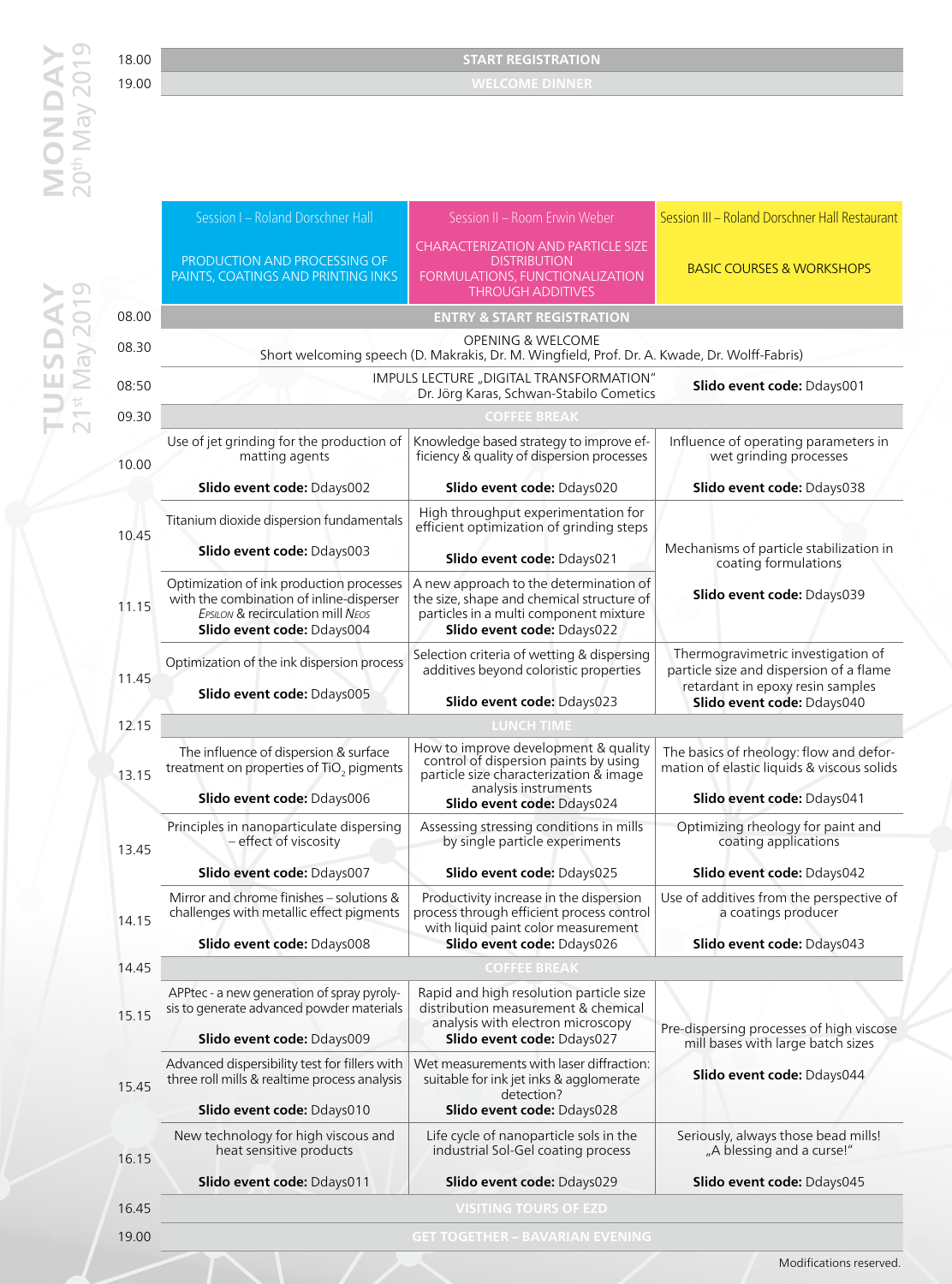### PRODUCTION AND PROCESSING OF PAINTS, COATINGS AND PRINTING INKS

| $10.00 - 10.45$ | Use of jet grinding for the production of matting agents<br>Dr. rer. nat. Thomas Klotzbach   Evonik Resource Efficiency GmbH                                                                 |
|-----------------|----------------------------------------------------------------------------------------------------------------------------------------------------------------------------------------------|
| $10.45 - 11.15$ | Titanium dioxide dispersion fundamentals<br>Dipl. Ing. Martin Sandrock   Kronos International, Inc.                                                                                          |
| $11.15 - 11.45$ | Optimization of ink production processes with the combination of inline-disperser EPSILON & recirculation mill NEOS<br>Alex Lauke   NETZSCH-Feinmahltechnik GmbH                             |
| $11.45 - 12.15$ | Optimization of the ink dispersion process<br>Dr.-Ing. Hans-Henning Stender   Siegwerk Druckfarben AG & Co. KGaA                                                                             |
| 13.15 - 13.45   | The influence of dispersion and surface treatment on properties of TiO, pigments<br>Dr. Nika Veronovski   CINKARNA Celje d.d.                                                                |
| 13.45 - 14.15   | Principles in nanoparticulate dispersing - effect of viscosity<br>Dipl. Ing. Benedikt Finke   iPAT - Institute for Particle Technology, TU Braunschweig                                      |
| 14.15 - 14.45   | Mirror and chrome finishes - solutions and challenges with metallic effect pigments<br>Peter Wissling   ECKART GmbH                                                                          |
| $15.15 - 15.45$ | APPtec - a new generation of spray pyrolysis to generate advanced powder materials<br>Dr. Thomas Jähnert   Glatt Ingenieurtechnik GmbH                                                       |
| $15.45 - 16.15$ | Advanced dispersibility test for fillers with three roll mills and realtime process analysis<br>Ulf Köpke   EXAKT Advanced Technologies GmbH                                                 |
| $16.15 - 16.45$ | New technology for high viscous and heat sensitive products<br>Norbert Kern   Bühler AG                                                                                                      |
|                 |                                                                                                                                                                                              |
|                 | CHARACTERIZATION AND PARTICLE SIZE DISTRIBUTION - FORMULATIONS, FUNCTIONALIZATION THROUGH ADDITIVES                                                                                          |
| $10.00 - 10.45$ | Knowledge based strategy to improve efficiency and quality of dispersion processes<br>Prof. Dr.-Ing. Arno Kwade   iPAT - Institute for Particle Technology, TU Braunschweig                  |
| $10.45 - 11.15$ | High throughput experimentation for efficient optimization of grinding steps<br>Dipl. Ing. Claudia Bramlage   Evonik Resource Efficiency GmbH                                                |
| $11.15 - 11.45$ | A new approach to the determination of the size, shape and chemical structure of particles in a multi component mixture<br>Dr. Mark Wingfield   Malvern Panalytical GmbH                     |
| $11.45 - 12.15$ | Selection criteria of wetting & dispersing additives beyond coloristic properties<br>Dr. Robin von Hagen   BYK-Chemie GmbH                                                                   |
| 13.15 - 13.45   | How to improve development & quality control of dispersion paints by using particle size characterization & image analysis instruments<br>Dipl. Ing. (FH) Lilian Arbenz   Micromeritics GmbH |
| 13.45 - 14.15   | Assessing stressing conditions im mills by single particle experiments<br>Dr.-Ing. Stefan Romeis   Institute of Particle Technology Erlangen (LFG), FAU Erlangen-Nürnberg                    |
| 14.15 - 14.45   | Productivity increase in the dispersion process through efficient process control with liquid paint color measurement<br>Dipl. Chem.-Ing. Hendrik Hustert   ORONTEC GmbH & Co KG             |
| $15.15 - 15.45$ | Rapid and high resolution particle size distribution measurement and chemical analysis with electron microscopy<br>Carsten Pape   Thermo Fisher Scientific                                   |
| $15.45 - 16.15$ | Wet measurements with laser diffraction: suitable for ink jet inks and agglomerate detection?<br>Andreas Ludwig   Malvern Panalytical GmbH                                                   |
| $16.15 - 16.45$ | Life cycle of nanoparticle sols in the industrial Sol-Gel coating process<br>Dr. Nikolay Podgaynyy   GBneuhaus GmbH                                                                          |
|                 | <b>BASIC COURSES &amp; WORKSHOPS</b>                                                                                                                                                         |
| $10.00 - 10.45$ | Influence of operating parameters in wet grinding processes<br>Dr.-Ing. Stefan Mende   NETZSCH-Feinmahltechnik GmbH                                                                          |
| $10.45 - 11.45$ | Mechanisms of particle stabilization in coating formulations<br>Frank Kleinsteinberg   Evonik Resource Efficiency GmbH                                                                       |
| $11.45 - 12.15$ | Thermogravimetric investigation of particle size and dispersion of a flame retardant in epoxy resin samples<br>Dr. Ekkehard Füglein   NETZSCH-Gerätebau GmbH                                 |

- 13.15 13.45 The basics of rheology: flow and deformation of elastic liquids and viscous solids *Dr. Christopher Giehl | Anton Paar GmbH*
- 13.45 14.15 Optimizing rheology for paint and coating applications *Torsten Remmler | Malvern Panalytical GmbH*
- 14.15 14.45 Use of additives from the perspective of a coatings producer *Udo Hautsch | NETZSCH-Feinmahltechnik GmbH*
- 15.15 16.15 Pre-dispersing processes of high viscose mill bases with large batch sizes *Michael Rappl | NETZSCH-Feinmahltechnik GmbH*
- 16.15 16.45 Seriously, always those bead mills! "A blessing and a curse!"<br>*Dipl.-Ing. Uwe Wolff | UWE-Uwe Wolff Engineering GmbH*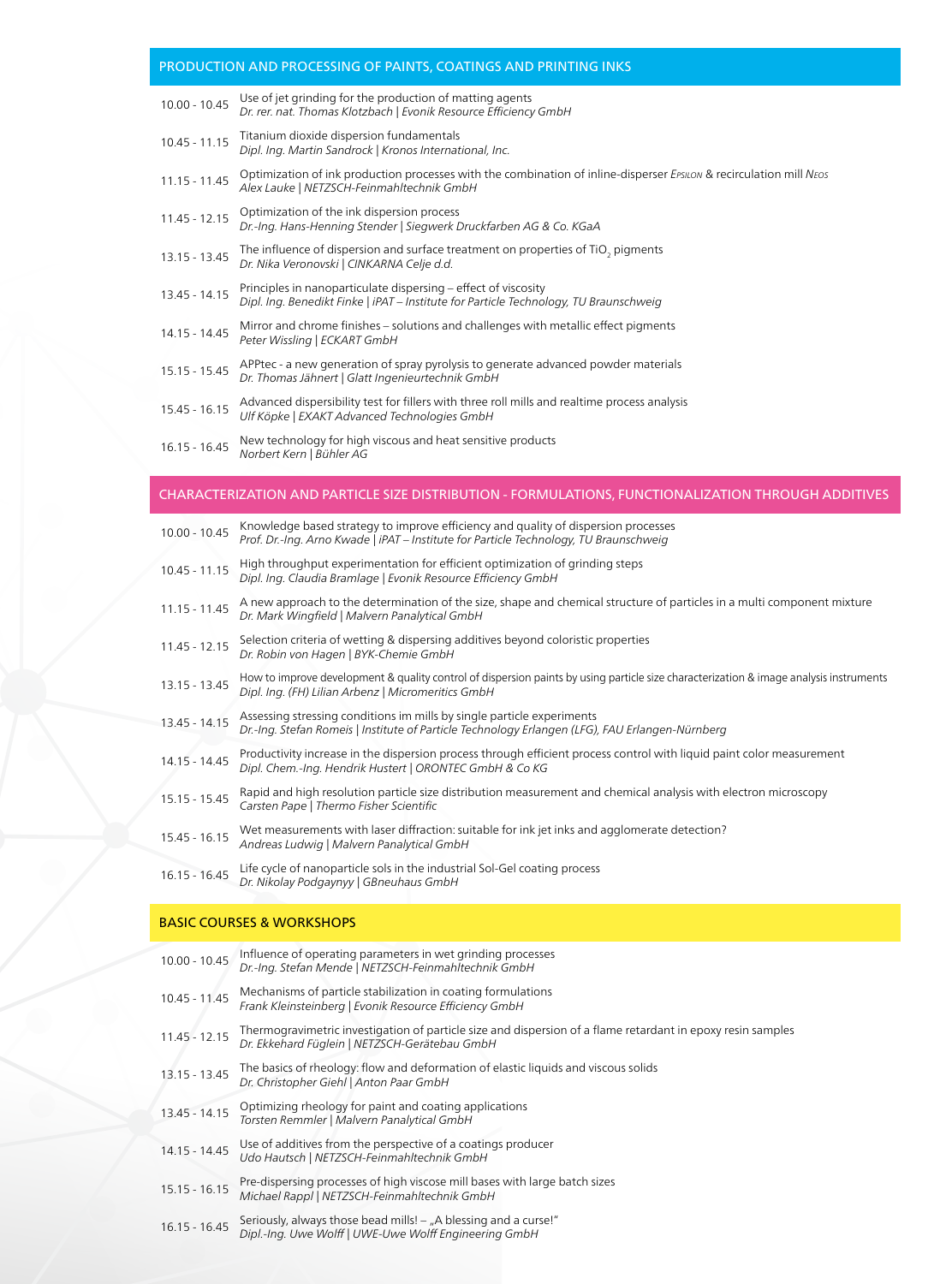| <b>CHARACTERIZATION AND PARTICLE SIZE</b><br>PRODUCTION AND PROCESSING OF<br><b>DISTRIBUTION</b><br>PAINTS, COATINGS AND PRINTING INKS<br>FORMULATIONS, FUNCTIONALIZATION<br><b>THROUGH ADDITIVES</b><br>How simulations can assist the design<br>Characterization of the particle size in<br>and optimization of dispersion processes<br>submicron & nanometer range during<br>08.30<br>dispersion processes<br>Slido event code: Ddays030<br>Slido event code: Ddays012<br>Versatile production of silica glass<br>Combination of laser diffraction &<br>flakes in stirred media mills<br>dynamic image analysis for size & shape<br>09.15<br>characterization of dispersions & powders<br>Slido event code: Ddays031<br>Slido event code: Ddays013<br>Selection of the optimum bead mill for<br>Inline characterization of particle size &<br>paint production<br>shape for process control using the ex-<br>09.45<br>ample of battery slurries & cocoa liquor<br>Slido event code: Ddays032<br>Slido event code: Ddays014<br>10.15<br><b>COFFEE BREAK</b><br>Performance improvement of pigment<br>Powder rheology as a method for<br>development & quality control<br>preparations via intensified milling<br>11.00<br>Slido event code: Ddays015<br>Slido event code: Ddays033<br>A multi-method approach to quality<br>Fine ceramic beads to get nanoparticles<br>control illustrated on the industrial<br>- more than just an auxiliary good<br>11.30<br>powder coating process<br>Slido event code: Ddays016<br>Slido event code: Ddays034<br>New media for ultra-fine dispersing and<br>Alternative route for incorporation of an<br>ethanol-based silica suspension in epoxy<br>milling<br>12.00<br>resin by means of spray-drying technology<br>Slido event code: Ddays035<br>Slido event code: Ddays017<br><b>LUNCH TIME</b><br>12.30<br>VISITING ASSEMBLY OR LABORATORIES WITH DEMONSTRATION<br>13.30<br>(PRODUCTION, LABORATORIES, ANALYZING & TESTING)<br>Physicochemical characteristics of fine<br>Possibilities and difficulties in using rCB<br>iron oxide-particles prepared via pul-<br>(recycling carbon black)<br>sation reactor & study the effect of the<br>production concepts<br>14.30<br>material processing parameter on the<br>properties of the produced powder<br>Slido event code: Ddays018<br>Slido event code: Ddays036<br>Recycling of solvents using distillation -<br>Dry powder measurements with laser<br>principle, profitability and integration<br>diffraction on the example of pigments<br>15.00<br>and extenders<br>Slido event code: Ddays037<br>Slido event code: Ddays019 | Session I - Roland Dorschner Hall | Session II - Room Erwin Weber | Session III - Roland Dorschner Hall Restaurant                                                                    |
|-----------------------------------------------------------------------------------------------------------------------------------------------------------------------------------------------------------------------------------------------------------------------------------------------------------------------------------------------------------------------------------------------------------------------------------------------------------------------------------------------------------------------------------------------------------------------------------------------------------------------------------------------------------------------------------------------------------------------------------------------------------------------------------------------------------------------------------------------------------------------------------------------------------------------------------------------------------------------------------------------------------------------------------------------------------------------------------------------------------------------------------------------------------------------------------------------------------------------------------------------------------------------------------------------------------------------------------------------------------------------------------------------------------------------------------------------------------------------------------------------------------------------------------------------------------------------------------------------------------------------------------------------------------------------------------------------------------------------------------------------------------------------------------------------------------------------------------------------------------------------------------------------------------------------------------------------------------------------------------------------------------------------------------------------------------------------------------------------------------------------------------------------------------------------------------------------------------------------------------------------------------------------------------------------------------------------------------------------------------------------------------------------------------------------------------------------------------------------------------------------------------------------------------------------------------------------------------------------------------------------------|-----------------------------------|-------------------------------|-------------------------------------------------------------------------------------------------------------------|
|                                                                                                                                                                                                                                                                                                                                                                                                                                                                                                                                                                                                                                                                                                                                                                                                                                                                                                                                                                                                                                                                                                                                                                                                                                                                                                                                                                                                                                                                                                                                                                                                                                                                                                                                                                                                                                                                                                                                                                                                                                                                                                                                                                                                                                                                                                                                                                                                                                                                                                                                                                                                                             |                                   |                               | <b>BASIC COURSES &amp; WORKSHOPS</b>                                                                              |
|                                                                                                                                                                                                                                                                                                                                                                                                                                                                                                                                                                                                                                                                                                                                                                                                                                                                                                                                                                                                                                                                                                                                                                                                                                                                                                                                                                                                                                                                                                                                                                                                                                                                                                                                                                                                                                                                                                                                                                                                                                                                                                                                                                                                                                                                                                                                                                                                                                                                                                                                                                                                                             |                                   |                               | nanolnk - more than just colours<br>Slido event code: Ddays046                                                    |
|                                                                                                                                                                                                                                                                                                                                                                                                                                                                                                                                                                                                                                                                                                                                                                                                                                                                                                                                                                                                                                                                                                                                                                                                                                                                                                                                                                                                                                                                                                                                                                                                                                                                                                                                                                                                                                                                                                                                                                                                                                                                                                                                                                                                                                                                                                                                                                                                                                                                                                                                                                                                                             |                                   |                               | Color measurement techniques                                                                                      |
|                                                                                                                                                                                                                                                                                                                                                                                                                                                                                                                                                                                                                                                                                                                                                                                                                                                                                                                                                                                                                                                                                                                                                                                                                                                                                                                                                                                                                                                                                                                                                                                                                                                                                                                                                                                                                                                                                                                                                                                                                                                                                                                                                                                                                                                                                                                                                                                                                                                                                                                                                                                                                             |                                   |                               | Slido event code: Ddays047                                                                                        |
|                                                                                                                                                                                                                                                                                                                                                                                                                                                                                                                                                                                                                                                                                                                                                                                                                                                                                                                                                                                                                                                                                                                                                                                                                                                                                                                                                                                                                                                                                                                                                                                                                                                                                                                                                                                                                                                                                                                                                                                                                                                                                                                                                                                                                                                                                                                                                                                                                                                                                                                                                                                                                             |                                   |                               |                                                                                                                   |
|                                                                                                                                                                                                                                                                                                                                                                                                                                                                                                                                                                                                                                                                                                                                                                                                                                                                                                                                                                                                                                                                                                                                                                                                                                                                                                                                                                                                                                                                                                                                                                                                                                                                                                                                                                                                                                                                                                                                                                                                                                                                                                                                                                                                                                                                                                                                                                                                                                                                                                                                                                                                                             |                                   |                               |                                                                                                                   |
|                                                                                                                                                                                                                                                                                                                                                                                                                                                                                                                                                                                                                                                                                                                                                                                                                                                                                                                                                                                                                                                                                                                                                                                                                                                                                                                                                                                                                                                                                                                                                                                                                                                                                                                                                                                                                                                                                                                                                                                                                                                                                                                                                                                                                                                                                                                                                                                                                                                                                                                                                                                                                             |                                   |                               | A basic guide to particle characterization                                                                        |
|                                                                                                                                                                                                                                                                                                                                                                                                                                                                                                                                                                                                                                                                                                                                                                                                                                                                                                                                                                                                                                                                                                                                                                                                                                                                                                                                                                                                                                                                                                                                                                                                                                                                                                                                                                                                                                                                                                                                                                                                                                                                                                                                                                                                                                                                                                                                                                                                                                                                                                                                                                                                                             |                                   |                               | Slido event code: Ddays048                                                                                        |
|                                                                                                                                                                                                                                                                                                                                                                                                                                                                                                                                                                                                                                                                                                                                                                                                                                                                                                                                                                                                                                                                                                                                                                                                                                                                                                                                                                                                                                                                                                                                                                                                                                                                                                                                                                                                                                                                                                                                                                                                                                                                                                                                                                                                                                                                                                                                                                                                                                                                                                                                                                                                                             |                                   |                               | Pump Search 4.0 - SPA the new informa-<br>tion platform for professional pump users<br>Slido event code: Ddays049 |
|                                                                                                                                                                                                                                                                                                                                                                                                                                                                                                                                                                                                                                                                                                                                                                                                                                                                                                                                                                                                                                                                                                                                                                                                                                                                                                                                                                                                                                                                                                                                                                                                                                                                                                                                                                                                                                                                                                                                                                                                                                                                                                                                                                                                                                                                                                                                                                                                                                                                                                                                                                                                                             |                                   |                               |                                                                                                                   |
|                                                                                                                                                                                                                                                                                                                                                                                                                                                                                                                                                                                                                                                                                                                                                                                                                                                                                                                                                                                                                                                                                                                                                                                                                                                                                                                                                                                                                                                                                                                                                                                                                                                                                                                                                                                                                                                                                                                                                                                                                                                                                                                                                                                                                                                                                                                                                                                                                                                                                                                                                                                                                             |                                   |                               |                                                                                                                   |
|                                                                                                                                                                                                                                                                                                                                                                                                                                                                                                                                                                                                                                                                                                                                                                                                                                                                                                                                                                                                                                                                                                                                                                                                                                                                                                                                                                                                                                                                                                                                                                                                                                                                                                                                                                                                                                                                                                                                                                                                                                                                                                                                                                                                                                                                                                                                                                                                                                                                                                                                                                                                                             |                                   |                               | Transition from regular to modular<br>Slido event code: Ddays050                                                  |
|                                                                                                                                                                                                                                                                                                                                                                                                                                                                                                                                                                                                                                                                                                                                                                                                                                                                                                                                                                                                                                                                                                                                                                                                                                                                                                                                                                                                                                                                                                                                                                                                                                                                                                                                                                                                                                                                                                                                                                                                                                                                                                                                                                                                                                                                                                                                                                                                                                                                                                                                                                                                                             |                                   |                               | Open discussion with experts<br>Slido event code: Ddays051                                                        |
| <b>OPEN DISCUSSION TO DIGITAL TRENDS</b><br>15.30                                                                                                                                                                                                                                                                                                                                                                                                                                                                                                                                                                                                                                                                                                                                                                                                                                                                                                                                                                                                                                                                                                                                                                                                                                                                                                                                                                                                                                                                                                                                                                                                                                                                                                                                                                                                                                                                                                                                                                                                                                                                                                                                                                                                                                                                                                                                                                                                                                                                                                                                                                           |                                   |                               |                                                                                                                   |





Microtrac **Total Solutions in Particle Characterization** 







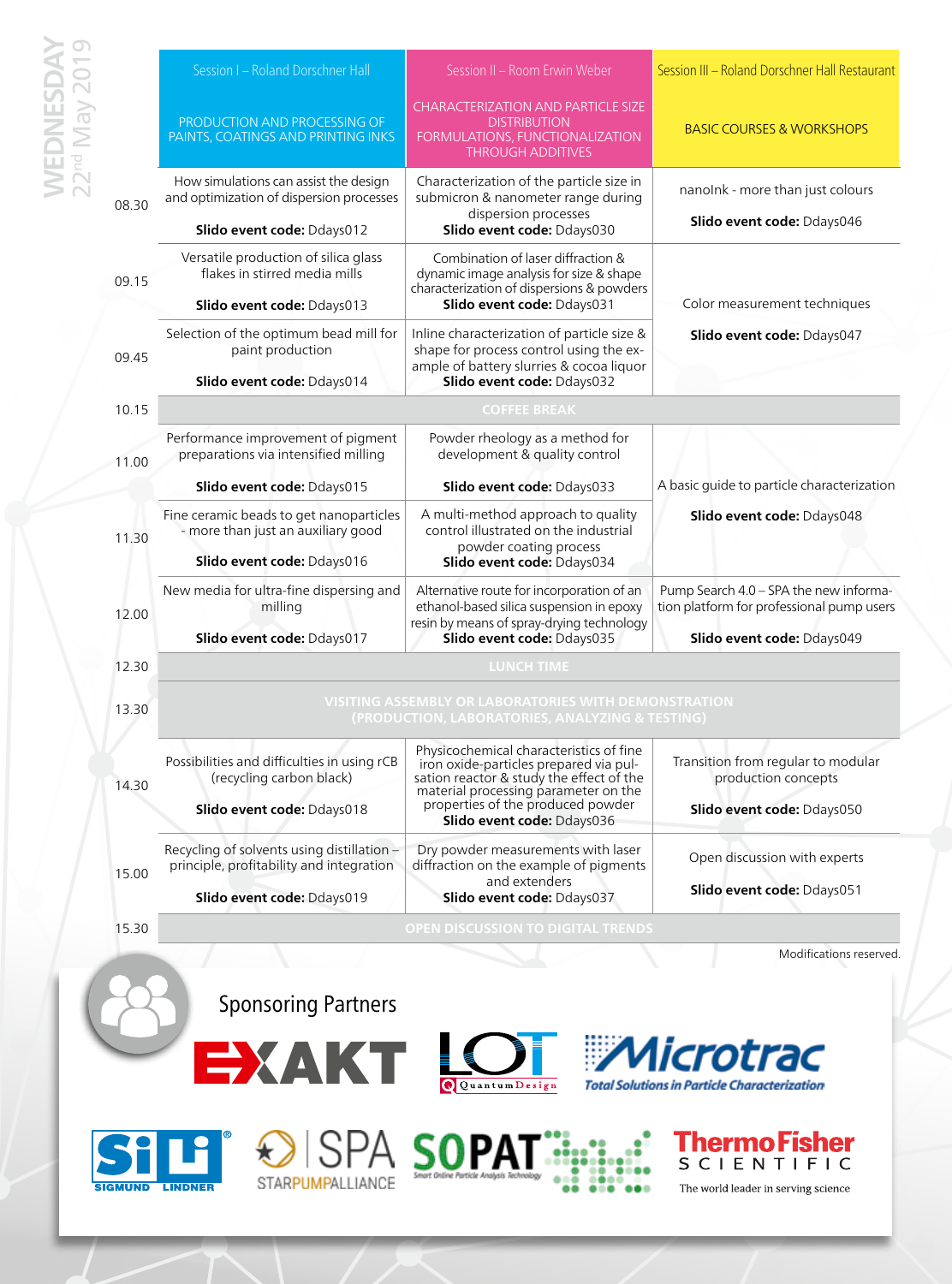### PRODUCTION AND PROCESSING OF PAINTS, COATINGS AND PRINTING INKS

| $08.30 - 09.15$ | How simulations can assist the design and optimization of dispersion processes<br>Prof. Dr.-Ing. Carsten Schilde   IPAT Institute for Particle Technology, TU Braunschweig |
|-----------------|----------------------------------------------------------------------------------------------------------------------------------------------------------------------------|
| $09.15 - 09.45$ | Versatile production of silica glass flakes in stirred media mills<br>M. Sc. Julian Esper   Institute of Particle Technology Erlangen (LFG), FAU Erlangen-Nürnberg         |
| $09.45 - 10.15$ | Selection of the optimum bead mill for paint production<br>Dr. Jan Berg   BASF Coatings GmbH                                                                               |
| $11.00 - 11.30$ | Performance improvement of pigment preparations via intensified milling<br>Dr. Stephan Blöß   Heubach GmbH                                                                 |
| $11.30 - 12.00$ | Fine ceramic beads to get nanoparticles - more than just an auxiliary good<br>Dr. rer. nat. Achim Müller   Sigmund Lindner GmbH                                            |
| 12.00 - 12.30   | New media for ultra-fine dispersing and milling<br>Dr. David Bouttes   Saint Gobain Research Provence                                                                      |
| 14.30 - 15.00   | Possibilities and difficulties in using rCB (recycling carbon black)<br>Christian Sieblist   Harold Scholz & Co. GmbH                                                      |
| 15.00 - 15.30   | Recycling of solvents using distillation – principle, profitability and integration<br>David Roth   OFRU Recycling GmbH & Co. KG                                           |

#### CHARACTERIZATION AND PARTICLE SIZE DISTRIBUTION - FORMULATIONS, FUNCTIONALIZATION THROUGH ADDITIVES

| $08.30 - 09.15$ | Characterization of the particle size in submicron and nanometer range during dispersion processes<br>Dr.-Ing. Felipe Wolff-Fabris   European Centre for Dispersion Technologies (EZD)                                                                                    |
|-----------------|---------------------------------------------------------------------------------------------------------------------------------------------------------------------------------------------------------------------------------------------------------------------------|
| $09.15 - 09.45$ | Combination of laser diffraction and dynamic image analysis for size and shape characterization of dispersions and powders<br>Dr. Thomas Benen   Microtrac GmbH                                                                                                           |
| $09.45 - 10.15$ | Inline characterization of particle size and shape for process control using the example of battery slurries and cocoa liquor<br>Dr. Mirco Wegener   SOPAT GmbH                                                                                                           |
| $11.00 - 11.30$ | Powder rheology as a method for development and quality control<br>Dipl.-Ing. (FH) Daniel Löser   Freeman Technology Ltd.                                                                                                                                                 |
| 11.30 - 12.00   | A multi-method approach to quality control illustrated on the industrial powder coating process<br>Dr. Timothy Aschl   Anton Paar GmbH                                                                                                                                    |
| $12.00 - 12.30$ | Alternative route for incorporation of an ethanol-based silica suspension in epoxy resin by means of spray-drying technology<br>M Sc. Martin Mühlbach   SKZ-KFE qGmbH / European Centre for Dispersion Technologies (EZD)                                                 |
|                 | Physicochemical characteristics of fine iron oxide-particles prepared via pulsation reactor and study the effect of<br>14.30 - 15.00 the material processing parameter on the properties of the produced powder<br>Prof. Dr. Tarek Khalil   IBU-tec advanced materials AG |
| 15.00 - 15.30   | Dry powder measurements with laser diffraction on the example of pigments and extenders<br>Andreas Ludwig   Malvern Panalytical GmbH                                                                                                                                      |
|                 | <b>BASIC COURSES &amp; WORKSHOPS</b>                                                                                                                                                                                                                                      |
| $08.30 - 09.15$ | nanolnk - more than just colours<br>Dr. Justus Hermannsdörfer   Nanoinitiative Bayern GmbH                                                                                                                                                                                |
| $09.15 - 10.15$ | Color measurement techniques<br>Dr. Linda Mittelberg   SKZ-KFE gGmbH                                                                                                                                                                                                      |
| $11.00 - 12.00$ | A basic quide to particle characterization<br>Dr. Mark Wingfield   Malvern Panalytical GmbH                                                                                                                                                                               |
| $12.00 - 12.30$ | Pump Search 4.0 – SPA the new information platform for professional pump users<br>Kai Stegemann   Star Pump Alliance GmbH                                                                                                                                                 |

- 
- 14.30 15.00 Transition from regular to modular production concepts *Dipl.-Ing. Frank Kother | TMC*
- 

15.00 - 15.30 Open discussion with experts *Dr.-Ing. Stefan Mende, Michael Rappl, Frank Kleinsteinberg, Dr. Ekkehard Füglein, Torsten Remmler, Kai Stegemann*